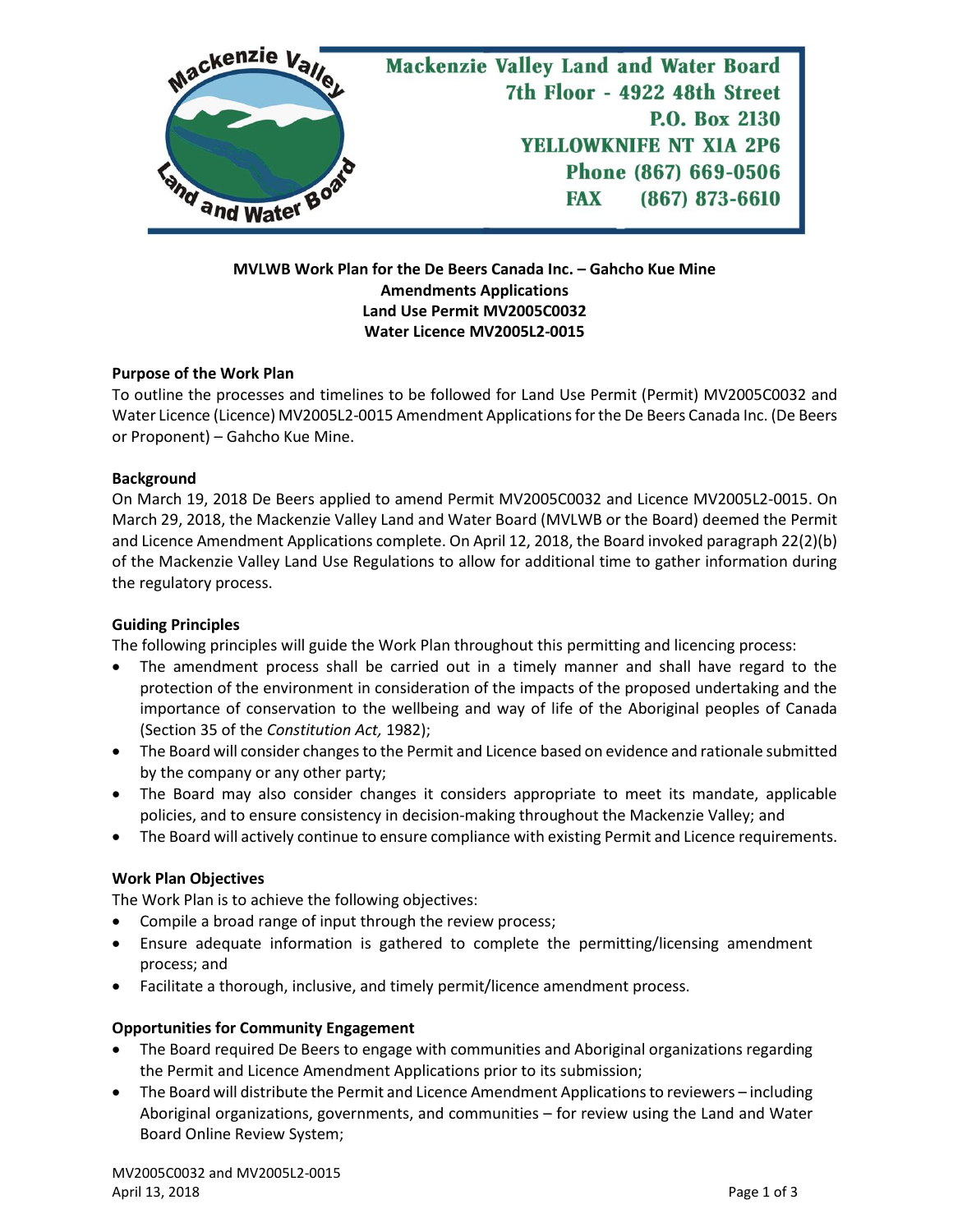- The Board will include a notification(s) regarding the review process in the newspaper;
- The Board will coordinate a technical session(s) to address specific issues that require more focused review and discussion;
- The Board will hold a public hearing and provide notice to the public of this, in advance, in the newspaper; and
- The Board will hold any other consultation or engagement activity that the Board considers appropriate.

### **Regulatory Process Timelines**

Table 1 below sets out the regulatory process tasks and timelines. Subsection 22(2) of the Mackenzie Valley Land Use Regulations requires the MVLWB to make a decision on the land use permit application within a period of 42 days after receipt of the complete application. On April 12, 2018, the Board invoked paragraph 22(2)(b) of the Mackenzie Valley Land Use Regulations to allow for additional time to gather information in conjunction with the associated Type A Water Licence Amendment Application. Subsection 47(1) of the *Waters Act* requires the MVLWB to make a decision on a water licence application within a period of nine months after the day on which an application is deemed complete and the review process begins. Based on section 28 of the *Federal Interpretation Act* this is equivalent to 275 calendar days. The MVLWB Day Count stops whenever the Board requires the Proponent to provide information for the regulatory process to continue (signified by the red shading in the table below). Once that information has been provided, the MVLWB Day Count resumes (signified by the green shading in the table below). Significant milestones have also been bolded in the table below.

| <b>Task</b>                                                                      | <b>Responsible Party</b>   | <b>MVLWB Day</b><br>Count<br>$(275$ Max $)$ | <b>Due Date</b><br>(Date Completed) |
|----------------------------------------------------------------------------------|----------------------------|---------------------------------------------|-------------------------------------|
| <b>Application Submitted</b>                                                     | Proponent                  |                                             | (March 19, 2018)                    |
| Application deemed complete/sent for<br>review                                   | <b>MVLWB</b> staff         | 0                                           | (March 29, 2018)                    |
| Board invoked paragraph 22(2)(b) of the<br>Mackenzie Valley Land Use Regulations | <b>MVLWB</b>               | 14                                          | (April 12, 2018)                    |
| Draft Work Plan sent for review                                                  | <b>MVLWB</b> staff         | 15                                          | (April 13, 2018)                    |
| Comments due on the Draft Work Plan                                              | Reviewers and<br>Proponent | 22                                          | April 20, 2018                      |
| Reviewer comments due on Amendment<br>Applications                               | <b>Reviewers</b>           | 39                                          | May 7, 2018                         |
| Board decision on Draft Work Plan                                                | <b>MVLWB</b>               | $\overline{\phantom{0}}$                    | May 10, 2018                        |
| Proponent responses to Reviewer<br>comments on Amendment Applications            | Proponent                  | 40                                          | May 14, 2018                        |
| <b>Technical session</b>                                                         | <b>All Parties</b>         | 50                                          | May 24, 2018                        |
| Circulate Information Requests from<br><b>Technical Session</b>                  | <b>MVLWB</b> staff         | 51                                          | May 25, 2018                        |
| Board decision on Preliminary Screening                                          | <b>MVLWB</b>               |                                             | June 7, 2018                        |
| Deadline to respond to Information<br><b>Requests</b>                            | <b>All Parties</b>         | 52                                          | June 8, 2018                        |
| <b>Pre-hearing Conference</b>                                                    | <b>All Parties</b>         | 55                                          | June 11, 2018                       |
| <b>Deadline for Interventions</b>                                                | <b>Interveners</b>         | 69                                          | June 25, 2018                       |

## **Table 1: Regulatory process timeline**